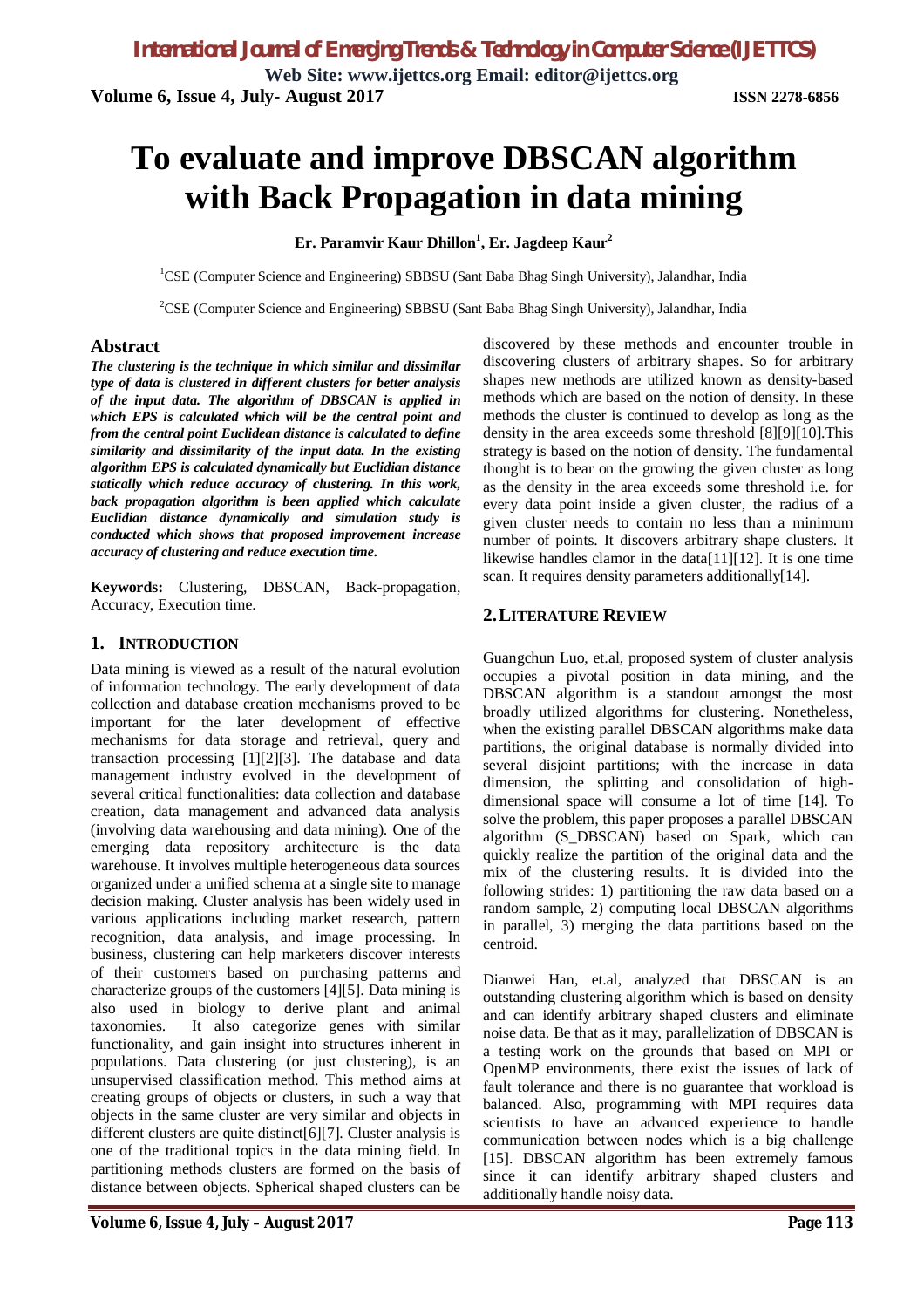**Web Site: www.ijettcs.org Email: editor@ijettcs.org**

#### **Volume 6, Issue 4, July- August 2017 ISSN 2278-6856**

Nagaraju S, et.al, introduce an efficient approach for clustering analysis to detect embedded and nested adjacent clusters utilizing idea of density based notion of clusters and neighborhood difference. Basically the proposed algorithm is improved version basic DBSCAN algorithm, proposed to address the clustering problem with the utilization global density parameters in basic DBSCAN algorithm and problem of detecting nested adjacent clusters in EnDBSCAN algorithm. The experimental results that suggested that proposed algorithm is more effective in detecting embedded and nested adjacent clusters compared both DBSCAN and EnDBSCAN without adding any additional computational complexity [16].

Jianbing Shen, et.al, proposes a real-time picture superpixel segmentation method with 50fps by utilizing the Density-Based Spatial Clustering of Applications with Noise (DBSCAN) algorithm. In order to decrease the computational costs of superpixel algorithms, the method received a quick two-stage framework. In the principal clustering stage, the DBSCAN algorithm with color similarity and geometric confinements is utilized to quickly cluster the pixels, and afterward small clusters are merged into superpixels by their neighborhood through a distance measurement defined by color and spatial features in the second merging stage [17]. A robust and straightforward distance function is defined for getting better superpixels in these two stages.

Ilias K. Savvas, et.al, propose standout amongst the most fascinating and productive techniques, in order to locate and extract information from data storehouses are clustering, and DBSCAN is a successful density based algorithm which clusters data concurring its characteristics [18]. Be that as it may, its fundamental burden is its severe computational complexity which proves the technique exceptionally inadequate to apply on big datasets. Despite the fact that DBSCAN is an exceptionally very much studied technique, a completely operational parallel version of it, has not been accepted yet by mainstream researchers. In this work, a three phase parallel version of DBSCAN is presented. The obtained experimental results are exceptionally promising and demonstrate the correctness, the scalability, and the effectiveness of the technique.

Ahmad M. Bakr, et.al, The proposed algorithm enhances the incremental clustering process by limiting the search space to partitions as opposed to the whole dataset which results in significant improvements in the performance compared to relevant incremental clustering algorithms [19]. Experimental results with datasets of various sizes and dimensions demonstrate that the proposed algorithm speeds up the incremental clustering process by factor up to 3.2 compared to existing incremental algorithms. The algorithm incrementally partitions the dataset to reduce the search space to every partition as opposed to filtering the whole dataset. After that the algorithm incrementally forms and updates dense regions in every partition. Following

identifying possible dense regions in every partition, the algorithm utilizes an inter-connectivity measure to merge dense regions to shape the final number of clusters.

#### **3. DBSCAN ALGORITHM**

Density based clustering algorithms have a wide applicability in data mining. They apply a local criterion to group objects: clusters are viewed as regions in the data space where the objects are dense, and which are separated by regions of low object density (noise) [12]. Among the density based clustering algorithms DBSCAN is exceptionally well known due both to its low complexity and its capacity to detect clusters of any shape, which is a desired characteristic when one doesn't have any knowledge of the possible clusters' shapes, or when the objects are circulated heterogeneously, for example, along paths of a graph or a road network. In any case, this DBSCAN algorithm needs two numeric input parameters, to drive the process which together characterizes the desired density characteristics of the generated clusters. In particular, minPts is a positive integer determining the minimum number of objects that must exist inside a maximum distance of the data space all together for an object to have a place with a cluster. Since DBSCAN is extremely sensible to the setting of these input parameters they should be picked with incredible accuracy by considering both the scale of the dataset and the closeness of the objects all together not to affect an excessive amount of both the speed of the algorithm and the effectiveness of the outcomes. To settle the right values of these parameters one by and large engages an exploration phase of trials and errors in which the clustering is run several times with distinct values of the parameters. The DBSCAN algorithm can identify clusters in extensive spatial data sets by taking a gander at the local density of database components, utilizing one and only input parameter. Besides, the client gets a proposal on which parameter value that would be reasonable. Along these lines, minimal knowledge of the domain is required. The DBSCAN can likewise figure out what data ought to be classified as noise or outliers. Regardless of this, its working process is quick and scales extremely well with the extent of the database – linearly. By utilizing the density distribution of nodes in the database, DBSCAN can categorize these nodes into separate clusters that characterize the diverse classes. DBSCAN can discover clusters of arbitrary shape. In any case, clusters that lie close to each other have a tendency to have a place with a similar class.

#### **4.RESEARCH METHODOLOGY**

In the DBSCAN algorithm the most dense region is calculated from the dataset. The central point is calculated from the most dense region which is the called EPS value of the dataset. To calculate similarity between the data points of the data Euclidian distance is calculated from central point to all other points. The elements which are similar is clustered in one dataset and other are in the second dataset. In the base paper, to improve accuracy of clustering EPS values is calculated in the dynamic manner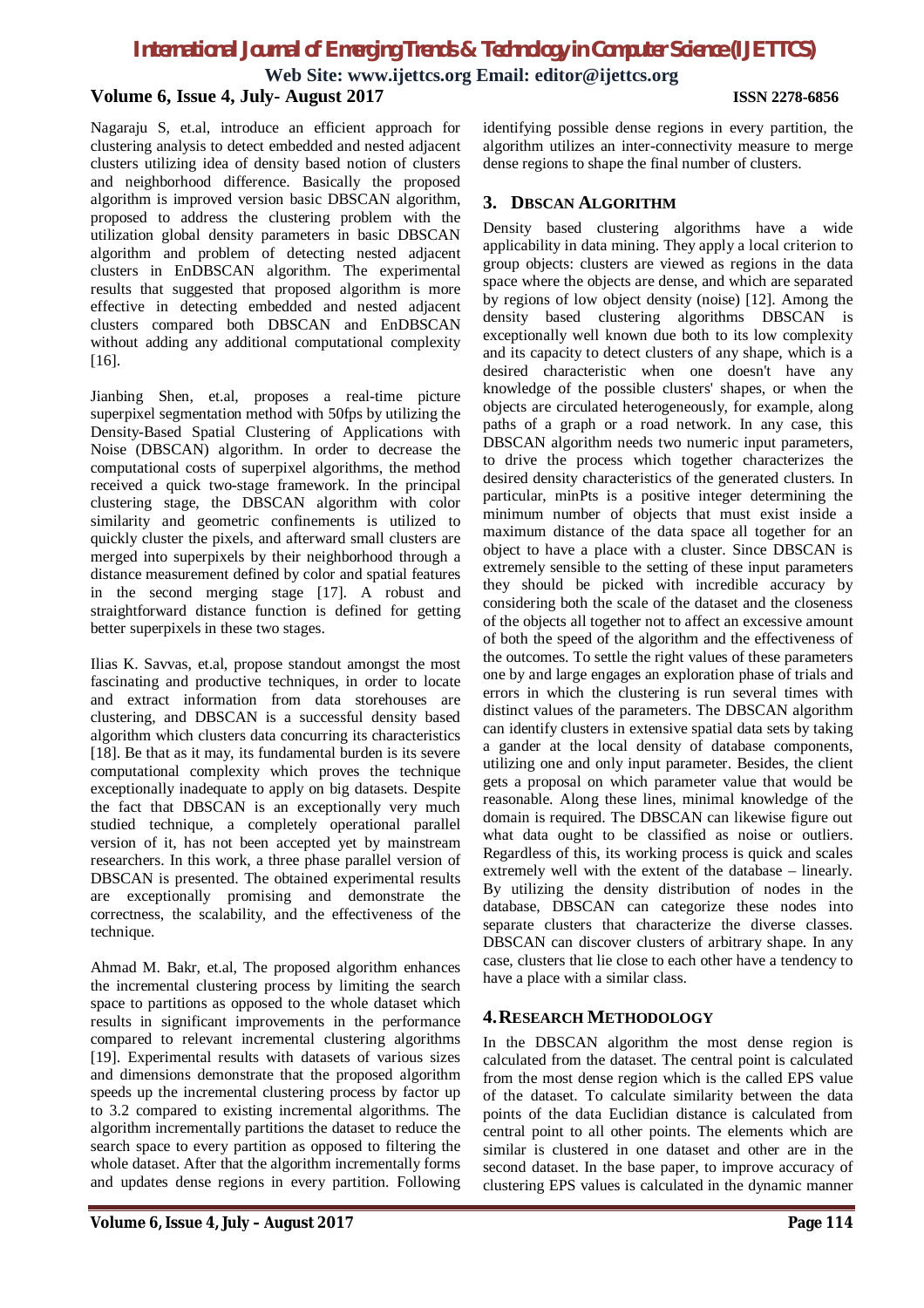**Web Site: www.ijettcs.org Email: editor@ijettcs.org Volume 6, Issue 4, July- August 2017 ISSN 2278-6856**

which leads to the clustering of the points which are remained unclustered. . To achieve more accuracy of clustering technique of back propagation will be applied which calculate Euclidian distance in the dynamic manner and increase accuracy and reduce execution time of improved DBSCAN algorithm.

#### **Algorithm**

Input: Dataset for clustering, desired and output patterns Output: Clustering of input data

- 1. M<sup> $\epsilon$ </sup>List of objects that may change their centriods
- 2.  $D \leftarrow$  Most dense regions in the dataset
- **3.** For each point p(i) in P do
- 4.  $C \leftarrow$  nearest centriod ()
- **5.** Function nearest centriod ()
- **6.** initpopulation P
- **7.** evaluate P ;
- **8.** Network ConstructNetworkLayers() InitializeWeights(Network, test cases)
	- For  $(i=0; i=P; i++)$

 SelectInputPattern(Input fault values)

```
 ForwardPropagate(p)
BackwardPropagateError(P)
```

```
 UpdateWeights(P )
```
End

- Return (P)
- 9.  $C \leftarrow P$ :
- 10. M<br/>  $\leftarrow$ update centriod
- **11.** End
- **12.** For each r to M
- **13.** For each ri in M do
- 14. c <- ri new\_centroid
- 15. Co<-ri old\_centroid
- **16.** Apply incDbscanDel to remove ri from co
- **17.** Apply incDbscanAdd to insert ri to cn
- **18.** Add updated dense regions to D
- **19.** end for
- **20.** For each di in D do
- **21.** For each dj in  $D$  and  $i j$  do
- **22.** If inter\_connectivty  $(\text{di}, \text{di}) > a$  merge
- **23.** merge(di,dj)
- **24.** end if
- **25.** end for
- 
- **26.** end for





As illustrated in figure 1, the flowchart of the proposed improvement which is done in the DBSCAN algorithm to improve accuracy of clustering. In the existing DBSCAN algorithm EPS value is calculated dynamically and Euclidian distance is calculated statically which reduce efficiency of the algorithm. This work is based on to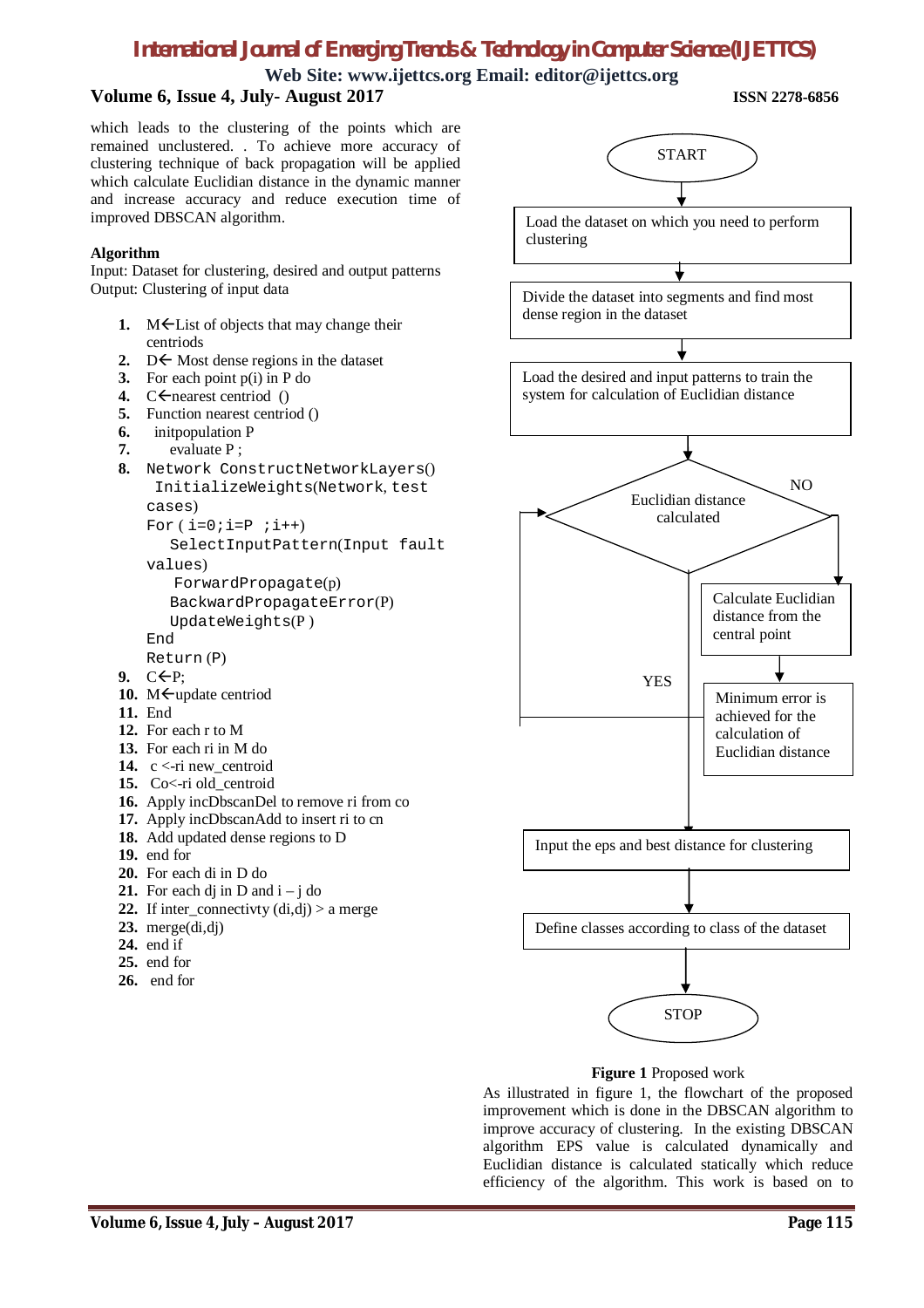**Web Site: www.ijettcs.org Email: editor@ijettcs.org**

# **Volume 6, Issue 4, July- August 2017 ISSN 2278-6856**

calculate Euclidian distance dynamically due to which technique back propagation algorithm is applied which define the Euclidian distance in the iterative manner and distance at which error is minimum is the final Euclidian distance . When the final Euclidean distance is considered similar and dissimilar type of data is clustered for analysis.

#### **5.RESULTS AND DISCUSSION**

The proposed and existing algorithm is implemented in MATLAB to test on the desired dataset.



**Figure 2** Incremental DBSCAN algorithm

As shown in figure 2, the algorithm of DBSCAN is applied which will cluster the similar and dissimilar type of data from the most dense region in the input dataset.



**Figure 3** Enhanced DBSCAN Algorithm

As shown in figure 3, the improvement in the existing DBSCAN algorithm is been proposed in which back propagation algorithm is been applied to calculate Euclidean distance in iterative manner this leads to increase accuracy of clustering.



**Figure 4** Distance Compression

As shown in figure 4, the distance of the proposed and Incremental DBSCAN algorithm is compared and it is been analyzed that distance of Competent DB-SCAN algorithm is more accuracy than existing DBSCAN Algorithm.

| <b>Parameter</b> | <b>Incremental</b> | <b>Enhanced</b> |
|------------------|--------------------|-----------------|
|                  | <b>DBSCAN</b>      | <b>DBSCAN</b>   |
| Accuracy         | 86 percent         | 92 percent      |
| Time             | 5.5 second         | 4.71            |
|                  |                    | seconds         |
| Distance         | 2                  | 3.7             |
| <b>EPS</b>       | 1.33               | 0.9             |
| Noise Ratio      | 22 Percent         | 16 percent      |
| F-Measure        | 0.25               | 0.55            |

**Table 1**: Table of comparison

As illustrated in table 1, the Performance of Incremental DBSCAN algorithm and Enhanced DBSCAN algorithm is compared in terms of accuracy, time, distance and EPS.

#### **6.CONCLUSION**

In this work, it is been concluded that density based clustering is the efficient type of clustering in which clusters are defined on the density of the input data. The DBSCAN is the algorithm in which EPS value is calculated which will be central point and Euclidean distance is calculated from the central point which define similarity and dis-similarity of the data. In the existing work, Euclidian distance is calculated in the static manner